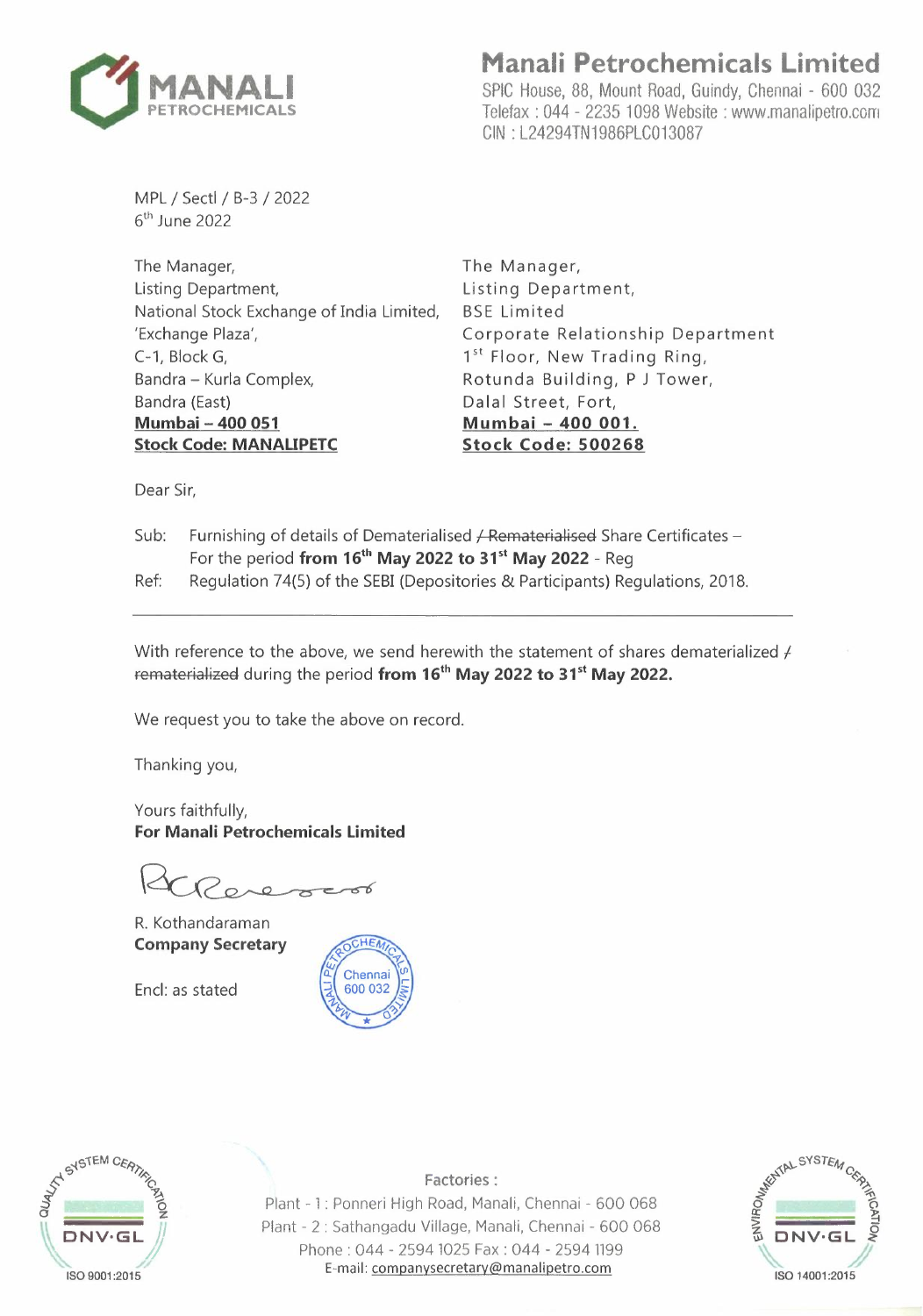## **MANALI PETROCHEMICALS LIMITED**

### **LIST OF DEMATTEO FOLIOS FROM 16.05.2022 TO 31.05.2022 NSDL & CDSL**

| <b>FOLIO</b> | <b>CERT NO</b> | DIST FROM DIST TO |                   | <b>SHARES</b> |              | TYPE CONF DATE NAME |                                                                   | <b>MODE</b> |
|--------------|----------------|-------------------|-------------------|---------------|--------------|---------------------|-------------------------------------------------------------------|-------------|
| C0090806     | 62670          | 81569032 81569181 |                   | 150           | A            |                     | 16-May-22 NITINCHANDRA GOVIND CHAVAN\NIRMALA GOVIND CHAVAN        | <b>NSDL</b> |
| 80085353     | 23974          | 32643081 32643230 |                   | 150           | Α            |                     | 17-May-22 SANKAR RANJAN GHOSAL                                    | <b>NSDL</b> |
| C0072804     | 47164          | 79116607          | 79116756          | 150           | Α            |                     | 17-May-22 SUDHA PIYUSH NAIK\PIYUSHBHAI MANUBHAI NAIK              | <b>NSDL</b> |
| C0120158     | 88665          | 87642434 87642583 |                   | 150           | A            |                     | 17-May-22 PADAMJA ASHOK NERLEKAR                                  | <b>NSDL</b> |
| C0114528     | 83751          | 86141264          | 86141413          | 150           | Α            |                     | 17-May-22 MANJULA BHARATKUMAR PADHIAR                             | *NSDL       |
| C0114885     | 84067          | 86223914 86224063 |                   | 150           | A            |                     | 17-May-22 RAJEEV KUMAR KHANDELWAL                                 | <b>NSDL</b> |
| B0025290     | 14852          | 29697705 29697854 |                   | 150           | Α            |                     | 20-May-22 ANIL KUMAR KOHLI                                        | <b>NSDL</b> |
| C0083719     | 56130          | 80581282 80581431 |                   | 150           | Α            |                     | 23-May-22 SUDHIRBHAI SOMABHAI PATEL                               | <b>NSDL</b> |
| Z0005309     | 94960          | 89887463 89887762 |                   | 300           | A            |                     | 24-May-22 GEORGE PHILIPOSE KARINGANAMATTAM                        | <b>NSDL</b> |
| C0084394     | 56758          | 80675632 80675781 |                   | 150           | Α            |                     | 24-May-22 ARVIND JAYANTILAL SANGHVI                               | <b>NSDL</b> |
| C0044972     | 129493         | 37112502 37112951 |                   | 450           | Α            |                     | 25-May-22 MAHESH DAGA                                             | NSDL        |
| C0087110     | 59255          | 81052282 81052431 |                   | 150           | $\mathsf{A}$ |                     | 25-May-22 ANAND KUMAR AGRAWAL                                     | <b>NSDL</b> |
| B0093875     | 26176          | 33312591 33312740 |                   | 150           | A            |                     | 26-May-22 NARAYAN RAO SAYAJI RAO NIKAM\B G JAGANNATH              | <b>NSDL</b> |
| A0098186     | 11116          | 28675563 28675712 |                   | 150           | Α            |                     | 26-May-22   RITA LENA DSOUZA \MENINO DSOUZA                       | <b>NSDL</b> |
| C0145899     | 129504         | 83330857 83331006 |                   | 150           | A            |                     | 26-May-22 SHEKARAN NARAYAN RAJU                                   | <b>NSDL</b> |
| C0074148     | 47747          | 79235407          | 79235556          | 150           | А            |                     | 26-May-22 ATUL GUPTA                                              | <b>NSDL</b> |
| B0094841     | 26481          | 33404540 33404689 |                   | 150           | Α            |                     | 26-May-22 PRAFUL KUMAR PUJARA                                     | <b>NSDL</b> |
| C0042266     | 39775          | 36857700 36857849 |                   | 150           | A            |                     | 26-May-22 SUBRAMANIAM NEELAKANTAN\NEELAKANTAN NAGALAKSHMI         | <b>NSDL</b> |
| C0072818     | 47170          | 79117507          | 79117656          | 150           | A            |                     | 26-May-22 SUBRAMANIAM NEELAKANTAN\NEELAKANTAN NAGALAKSHMI         | <b>NSDL</b> |
| C0145922     | 129529         | 80427532 80427681 |                   | 150           | $\mathsf{A}$ |                     | 31-May-22 SATISH SHRIDHAR SHANBHAG\SHEELA SATISH SHANBHAG         | NSDL        |
| C0086476     | 58665          | 80962582 80962731 |                   | 150           | A            |                     | 31-May-22 MR NARIMAN KAIKHOSHROO BHESANIA\BACHOO NARIMAN BHESANIA | <b>NSDL</b> |
| A0092387     | 10680          | 28590098 28590247 |                   | 150           | A            |                     | 31-May-22 SURATHKAL JAYA                                          | <b>NSDL</b> |
| C0145921     | 129528         | 86773634 86773783 |                   | 150           | A            |                     | 31-May-22 RAMESH CHANDRA PAUL\RATNA PAUL                          | <b>NSDL</b> |
| C0145919     | 129525         | 28880649 28880873 |                   | 225           | $\mathsf{A}$ |                     | 31-May-22 SUNDARESAN C                                            | <b>NSDL</b> |
| C0145919     | 129526         | 28880874 28881098 |                   | 225           | A            |                     | 31-May-22 SUNDARESAN C                                            | <b>NSDL</b> |
| B0023762     | 14605          | 29621830          | 29622279          | 450           | A            |                     | 31-May-22 BHUPINDER GUPTA                                         | <b>NSDL</b> |
| C0145902     | 129509         | 31041587 31041886 |                   | 300           | $\mathsf{A}$ |                     | 31-May-22 PARUL N GANDHI                                          | <b>NSDL</b> |
| B0026838     | 15093          | 29768722 29768871 |                   | 150           | A            |                     | 31-May-22 SHYAM RAMKRISHNA PILLAI                                 | <b>NSDL</b> |
| C0012139     | 98794          | 34632007 34632156 |                   | 150           | A            |                     | 31-May-22 S.MOORTHI\GOWRIT                                        | <b>NSDL</b> |
| C0074857     | 48054          |                   | 79351507 79351656 | 150           | A            |                     | 16-May-22   BHALCHANDRA PRABHAKAR PAITHANKAR                      | CDSL        |
| C0074860     | 48055          | 79351657 79352106 |                   | 450           | A            |                     | 16-May-22 BHALCHANDRA PRABHAKAR PAITHANKAR                        | CDSL        |
| C0000042     | 27948          | 33825651 33825800 |                   | 150           | Α            |                     | 17-May-22 PRAVINA PAREKH                                          | CDSL        |
| C0090435     | 62338          | 81518332 81518481 |                   | 150           | A            |                     | 17-May-22 JANKIBEN HARI RAM MANGALANI                             | CDSL        |
| C0060519     | 45103          | 38573405 38573704 |                   | 300           | A            |                     | 17-May-22 SUBIR KUMAR GHOSH                                       | CDSL        |
| C0135116     | 93265          | 89221237          | 89221686          | 450           | A            |                     | 17-May-22 PR. DEIVANAI ACHI.                                      | CDSL        |
| A0064727     | 7299           | 27908213 27908362 |                   | 150           | $\mathsf{A}$ |                     | 20-May-22  TAMILSELVI.                                            | CDSL        |
| C0094079     | 65554          | 82077607 82077756 |                   | 150           | A            |                     | 20-May-22 NATVARLAL PRABHUDAS PATEL                               | CDSL        |
| C0022944     | 34171          | 35377022 35377171 |                   | 150           | A            |                     | 20-May-22 SAMIR KUMAR DAS                                         | CDSL        |
| C0060946     | 45206          | 38603180 38603629 |                   | 450           | Α            |                     | 20-May-22 SAMIR KUMAR DAS                                         | CDSL        |

Ę

 $C$